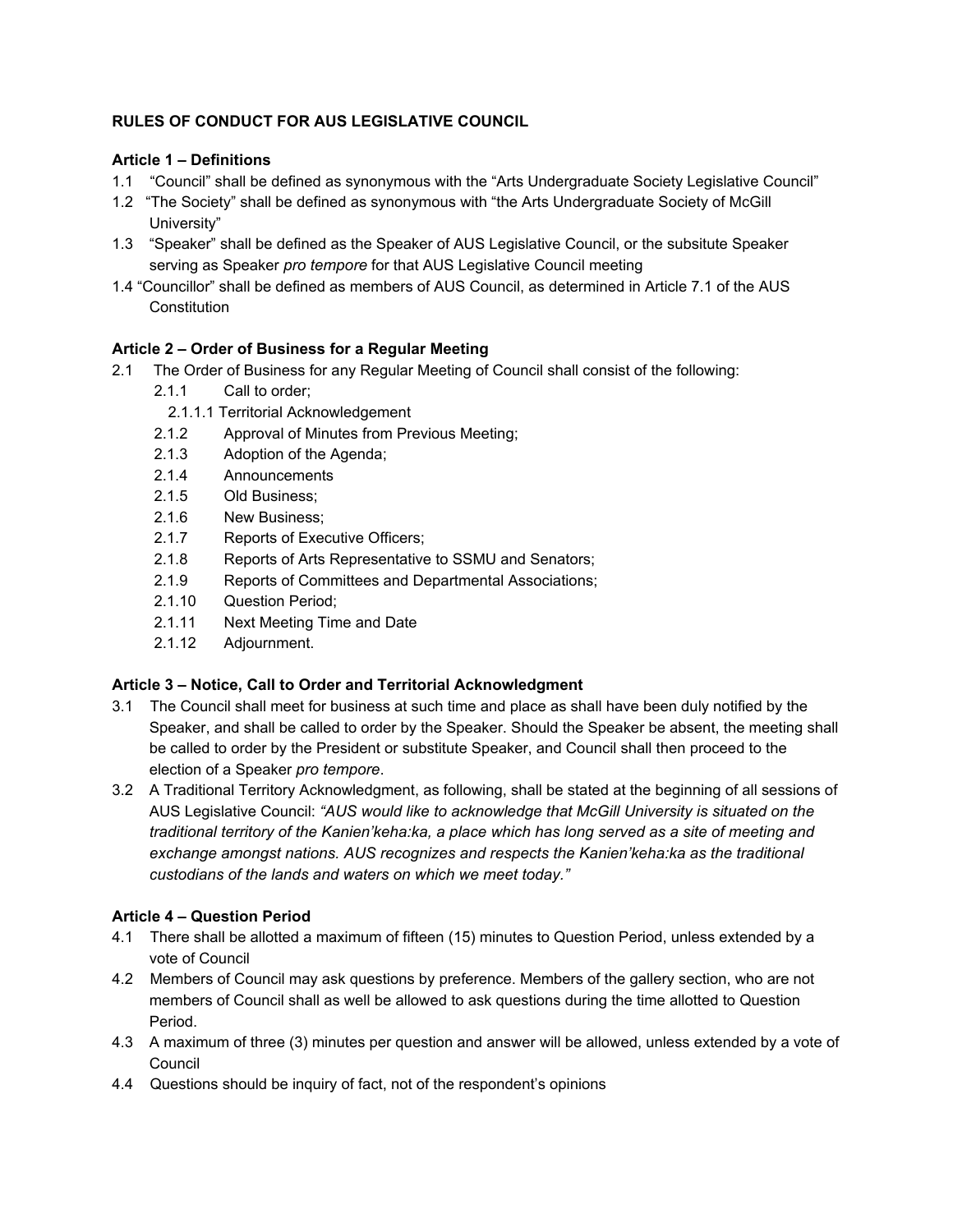### **Article 5 – Reports**

- 5.1 The reports of all Officers, Arts Representatives to SSMU, Senators, and Departments shall be in writing and distributed to Council members and the general public before that meeting of AUS Council.
- 5.2 Reports shall be distributed to Council as early as reasonably possible advance of the meeting.
- 5.3 Reports of the Executive Committee shall be made in writing.
- 5.4 Councillors shall endeavour to keep questions on reports to Council succinct and relevant
- 5.5 Each Departmental Association represented on AUS Council shall submit bi-weekly reports on the activities of their associations to the Speaker of AUS Council
	- 5.5.1 Each Departmental association shall report verbally to AUS Council once per semester
	- 5.5.2 The failure to submit reports biweekly shall be equivalent to an absence at AUS Council and be subject to the same consequences, up to and including suspension of funding for that Departmental Association

## **Article 6 – Documents for Council**

- 6.1 All documents that may appear on the Council meeting agenda, including but not limited to reports, resolutions, and presentations, shall be made available to Councilors and AUS members as early as reasonably possible
- 6.2 Before substantive discussions at Council, members of Council shall be provided with a document that explains the background of the discussion, the issue(s) at hand, and potential courses of action, where reasonably possible
- 6.3 All motions put to vote at the AUS Legislative Council shall have all insertions marked in bold, have all deletions marked with a strikethrough, be clearly marked as to if they obtained successful passage, and be uploaded to the AUS website within 48 hours following the conclusion of a meeting of the AUS Legislative Council, except in the event of technical failure. A secondary copy, showing the final state of a motion, without mark up shall also be uploaded.

# **Article 7 – Nomination of Councilors to Committees**

- 7.1 Each councilor shall sit on at least one committee
- 7.2 Appointment to committees shall be determined by the bylaws for that committee

7.2.1 If no appointment process is outlined in the bylaws for a committee, or if a committee does not have bylaws regulating its activities, then appointments are at the discretion of the AUS Executive **Committee** 

### **Article 8 – Members of the Gallery**

- 8.1 Members of the gallery may address Council when recognised by the Speaker, provided that such individuals shall be subject to all rules of order of the Society*.*
- 8.2 The Speaker of Council may refuse speaking rights to or withdraw them from a member of the gallery for any of (but not limited to) the following reasons:
	- 8.2.1 The member of the gallery is not a Member of the Society.
	- 8.2.2 The member is making a point that is redundant.
	- 8.2.3 The agenda of Council is running behind schedule or faces other time constraints.
- 8.3 Members of the gallery may ask questions to reports
- 8.4 It shall be the responsibility of the Speaker to make available to the members of the gallery with these Rules of Conduct and the Rules of Order through the AUS Website

# **Article 9 – Voting**

9.1 No member of Council may vote in absence.